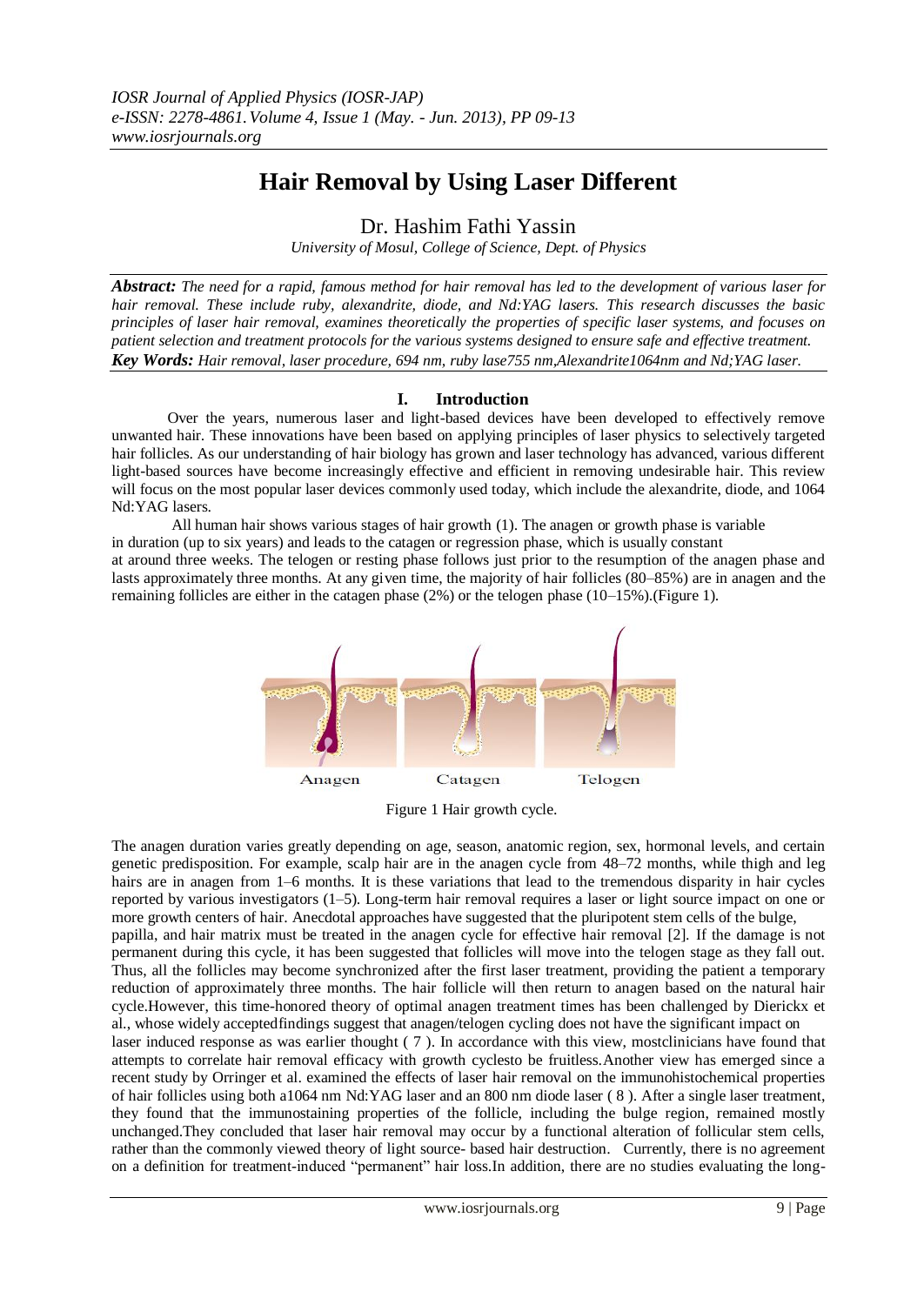term durability of laser hair removal. permanence, defined as an absolute lack of hair in a treated area for the lifetime of the patient,may be an unrealistic goal. Most researchers agree with Dierickx et al., who have proposed todefine "permanent" hair loss as a significant reduction in the number of terminal hair after a giventreatment, that is stable for a period longer than the complete growth cycle of hair follicles at any given body site (6). If no hair regrows after this time period, it can be assumed that the growth centers have no capacity to recover from injury, and are not simply in telogen.

It is now accepted that almost any laser can induce at least a temporary hair loss.Flounces as low as 5 J/cm 2 can induce this effect, which tends to last 1–3 months. The mechanism of action appears to be an induction of catagen and telogen. Permanent hair reduction, occurring at higher

flounces is seen in 80% of individuals, seen with a variety of light-based systems, and is flounce-dependent.

#### **II. How Does Laser Hair Removal Work?**

The laser puts out very short pulses of intensely bright light. This light penetrates into the skin and is absorbed by hairs that are brown or black. When absorbed, the light energy is converted into heat and the hair and the cells from where the hair is growing (hair follicle) are heated. The heating causes damage to the hair follicle almost all of the treated hair falls out within 1 to2 weeks with traditional laser hair removal. After 6 weeks to 6 months there is gradual regrowth of some of the hair. There is usually less of it than before and often the hair is usually thinner and somewhat lighter in color.

### **III. Selection Lasers For Hair Removal**

The most appropriate lasers are those with wavelengths between 700 and 1400 nm, because this range offers the greatest absorption of melanin and the least interference with other pigments, such as hemoglobin. The lasers most frequently used are:

- **1. Ruby laser (694 nm)**
- **2. Alexandrite laser (755 nm)**
- **3. Diode laser (800 nm)**
- **4. Nd:YAG laser (1064 nm)**

#### **1. Ruby laser (694 nm):-**

 The first introduced the concept of laser hair removal in 1996. With normal mode ruby laser system (694 nm),and fluences of 20 to 60 J/cm<sup>2</sup> were used. This wave length deeply penetrates into the dermis, where follicular melanin is by far the dominant chromophore(9).A variety of ruby laser systems have come and gone over the years. They were best used in light skinned individuals with dark hairs. This limited their use in many clinics and paved the way for other systems to emerge.

#### **2. Alexandrite laser (755 nm);-**

Alexandrite laser systems have longer wavelengths than their ruby laser counterparts (755 - 694 nm). They have the ability to penetrate deeper than ruby lasers and are less absorbed by epidermal melanin; they have had greatstaying power in treating many skin types. In (10) showed that with a variable-pulsed alexandrite laser, hair reductions of 40% to 56% could be achieved at 6 months after a single treatment. In (11-12)performed work on the long-pulsed alexandrite lasers and showed similar efficacies with minimal adverse effects.

Last systems uses a3millisecond pulse duration, from8 to 18-mm spot sizes, fluencies of 10 to 100 J/cm<sup>2</sup>, and its own specially designedcryogen spray system for epidermal cooling, known as the dynamic cooling device.

#### **3. Diode laser (800 nm);-**

Diode lasers emit monochromatic laser light at a wavelength of 800 nm or 810nm (13–15) which evaluated the effectiveness and safety of an 810 nm pulsed diode laserfor the permanent reduction of unwanted hair.With pulse widths that vary from 5 up to a newly introduced model, up

to 400 milliseconds, allowing darker skin types to be easily treated. The spot size is  $12 \times 12$  mm, and it uses a fast repetition rate of 2 Hz, as well as flounces between 10 and60 J/cm2.

In (21)found that systems to be equal in efficacy. A different group studied the effect of various spot sizes on hair removal efficacy with a long-pulsed diode laser and found that a larger spot size (14 mm) was superior to a smaller spot size (8 mm) (16). Finally long-pulsed diode laser safe and effective at removing hair in African-American patients (17).

#### **4. Nd:YAG laser (1064 nm);-**

Nd:YAG lasers typically emit light with a [wavelength](http://en.wikipedia.org/wiki/Wavelength) of 1064 [nm,](http://en.wikipedia.org/wiki/Nanometer) in the [infrared\(](http://en.wikipedia.org/wiki/Infrared)18). However, there are also transitions near 940, 1120, 1320, and 1440 nm. Nd:YAG lasers operate in both pulsed and continuous mode. Pulsed Nd:YAG lasers are typically operated in the so called [Q-switching](http://en.wikipedia.org/wiki/Q-switching) mode: An optical switch is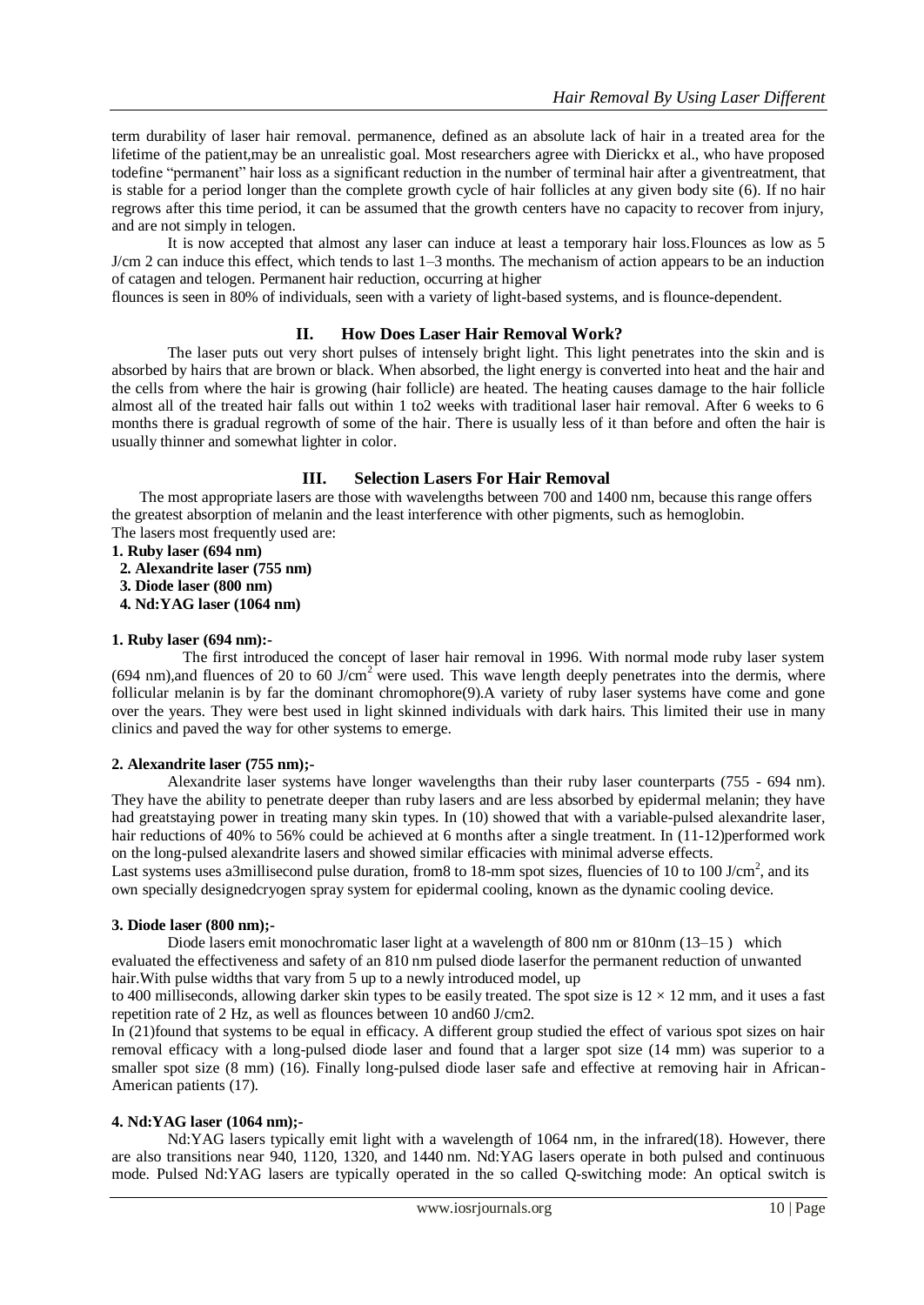inserted in the laser cavity waiting for a maximum [population inversion](http://en.wikipedia.org/wiki/Population_inversion) in the neodymium ions before it opens. Then the light wave can run through the cavity, depopulating the excited laser medium at maximum population inversion. In this Q-switched mode, output powers of 250 megawatts and pulse durations of 10 to 25 nanoseconds have been achieved(19). The high-intensity pulses may be efficiently [frequency doubled](http://en.wikipedia.org/wiki/Second_harmonic_generation) to generate laser light at 532 nm, or higher harmonics at 355 and 266 nm.The high-intensity pulses may be efficiently [frequency doubled](http://en.wikipedia.org/wiki/Second_harmonic_generation) to generate laser light at 532 nm, or higher harmonics at 355 and 266 nm.

Nd:YAG absorbs mostly in the bands between 730–760 nm and 790–820 nm(18). At low [current](http://en.wikipedia.org/wiki/Current_density)  [densitieskryptonf](http://en.wikipedia.org/wiki/Current_density)lash lamps have higher output in those bands than do the more common [xenon](http://en.wikipedia.org/wiki/Xenon) lamps, which produce more light at around 900 nm.

#### **IV. Laser Parameters Determining The Success Of Laser Hair Reduction**

In general, three characteristics of the laser need to be taken intoaccount when considering hair destruction by photothermolysis:wavelength, flounce and pulse duration. The longer thewavelength, the deeper the laser light penetrates the skin. Theepidermis limits the amount of light that passes deeply into thedermis, reducing the effects of lasers on the germinate hair cells (20).

| . Ruby Laser (694 Nm)  |                            | Alexandrite laser (755 nm) |                           |
|------------------------|----------------------------|----------------------------|---------------------------|
| Wavelength             | 694 Nm                     | Wavelength                 | 755nm                     |
| Time Pulses            | 25ns                       | Time pulses                | 50ns                      |
| Spot Size              | 5mm                        | Spot Size                  | 3mm                       |
| Influence              | 20 To 60 J/Cm <sup>2</sup> | Influence                  | $6 - 8$ J/cm <sup>2</sup> |
| <b>Repetition Rate</b> | 3Hz                        | <b>Repetition Rate</b>     | 5Hz                       |

| Diode laser (800 nm)   |                           | . Nd:YAG laser (1064 nm) |                          |
|------------------------|---------------------------|--------------------------|--------------------------|
| Wavelength             | 800 <sub>nm</sub>         | Wavelength               | 1064nm                   |
| Time pulses            | 5 <sub>ns</sub>           | Time pulses              | $20$ ns                  |
| Spot Size              | 9 <sub>mm</sub>           | Spot Size                | 3mm                      |
| Influence              | $10-40$ J/cm <sup>2</sup> | Influence                | $5-10$ J/cm <sup>2</sup> |
| <b>Repetition Rate</b> | Hz                        | <b>Repetition Rate</b>   | 10Hz                     |

#### **V. Discussion:**

Laser-induced dermal adverse events depend on the properties of the laser light and laser-chromosphere interactions. Depending on the target chromospheres, the wavelengths of light will, in part, determine the depth of penetration and as such, the tissue interaction. In general, the penetration depth in skin increases with wavelength. For example, for hair removal, longer wavelength devices such as diode and Nd:YAG have lower absorption coefficients for melanin, thereby penetrating deeper into the epidermis/dermis where the hair bulb resides. By extending the time pulse of such lasers, the desired efficacy can be achieved, and the thermal-mediated adverse events reduce Figure (2). The comparison between different time pulses as shown in figure (3) show that laser Alexandrite have more time pulses but Nd-YAG laser with 20ns is better in medicine . Figure (4) show that Nd-YAG laser with 3mm of spot size is the in use for hair removal

because it is very important in medicine is the good result of prevent hair growth again.



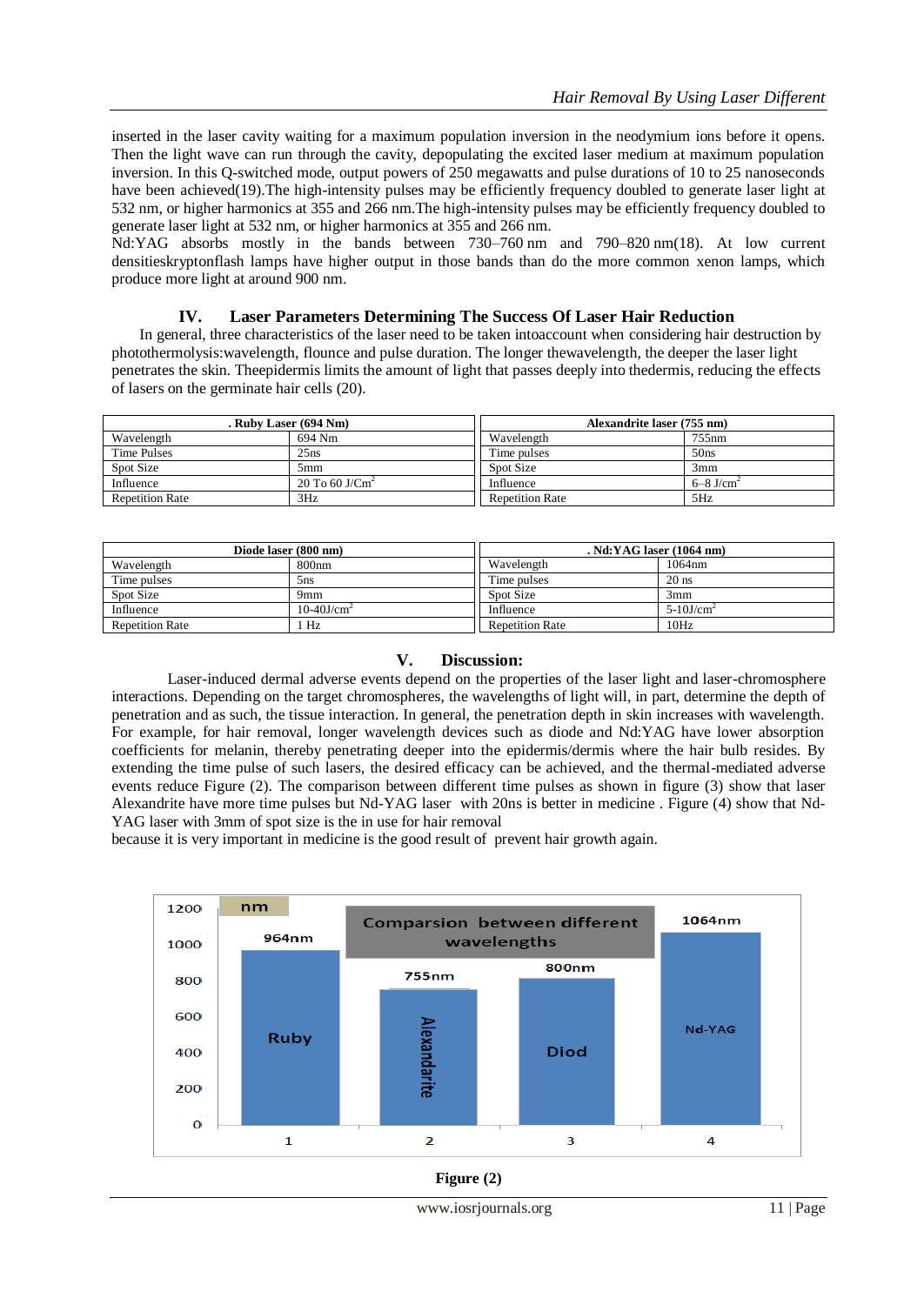

**Figure (3)**



#### **Figure (4)**

#### **References**

- [1]. *Anderson RR, Parrish JA. photothermolysis: precise microsurgery by selectiveabsorption of pulsed radiation. Science. 1983 Apr 29; 220 (4596).*
- [2]. *Goldberg DJ. Unwanted hair: evaluation and treatment with lasers and light source technology.*
- 
- [3]. *Adv Derm 1999; 14: 115–39.* [4]. *Cotsarelis G, Sun TT, Lavker RM. Label-retaining cells reside in the bulge area of pilosebaceous unit: implications for follicular stem cells, hair cycle and skin carcinogenesis.Cell 1990;61: 1321–7.*
- [5]. *Oliver RF. Whisker growth after removal of the dermal papilla and lengths of follicle in the hooded rat. J Embryol Exp Morphol 1966; 15: 331–47.*
- [6]. *Olsen EA. Methods of hair removal. J Am Acad Dermatol 1999; 40: 143–55.*
- [7]. *Dierckx CC, Grossman MC, Farinellli WA, et al. Permanent hair removal by normal mode ruby*
- [8]. *laser. Arch Dermatol 1998; 134: 837–42.*
- 
- [9]. *Dierickx C, Campos VB, Lin WF, Anderson RR. Infl uence of hair growth cycle on efficacy of* [10]. *laser hair removal. Lasers Surg Med 1999; 24(Suppl. 11): 21.8. G rossman MC, Dierickx CC, Farinelli W, et al. Damage to hair follicles by normal mode laser pulses. J Am Acad Dermatol 1996;889-94.*
- [11]. *Anderson RR, Parrish JA. The optics of human skin. J Invest Dermatol 1981;77:13–19.*
- [12]. *McDaniel DH, Lord J, Ask K, et al. Laser hair removal: a review and report on the use of the long pulsed alexandrite laser for hair reduction of the upper lip, leg, back, and bikini region. Dermatol Surg 1999;425-30.*
- [13]. *Goldberg DJ, Ahkami R. Evaluation comparing multiple treatments with a 2 msec and 10 msec alexandrite laser for hair removal. Lasers Surg Med 1999;223-8.*
- [14]. *Nanni CA, Alster TS. Long pulsed alexandrite laser assisted hair removal at 5, 10, and 20 millisecond pulse durations. Lasers Surg Med1999;332-7.*
- [15]. *Dierickx CC, Grossman MC, Farinelli BS, et al. Hair removal by pulsed infrared diode laser.*
- [16]. *Lasers Surg Med 1998;10(Suppl.).*